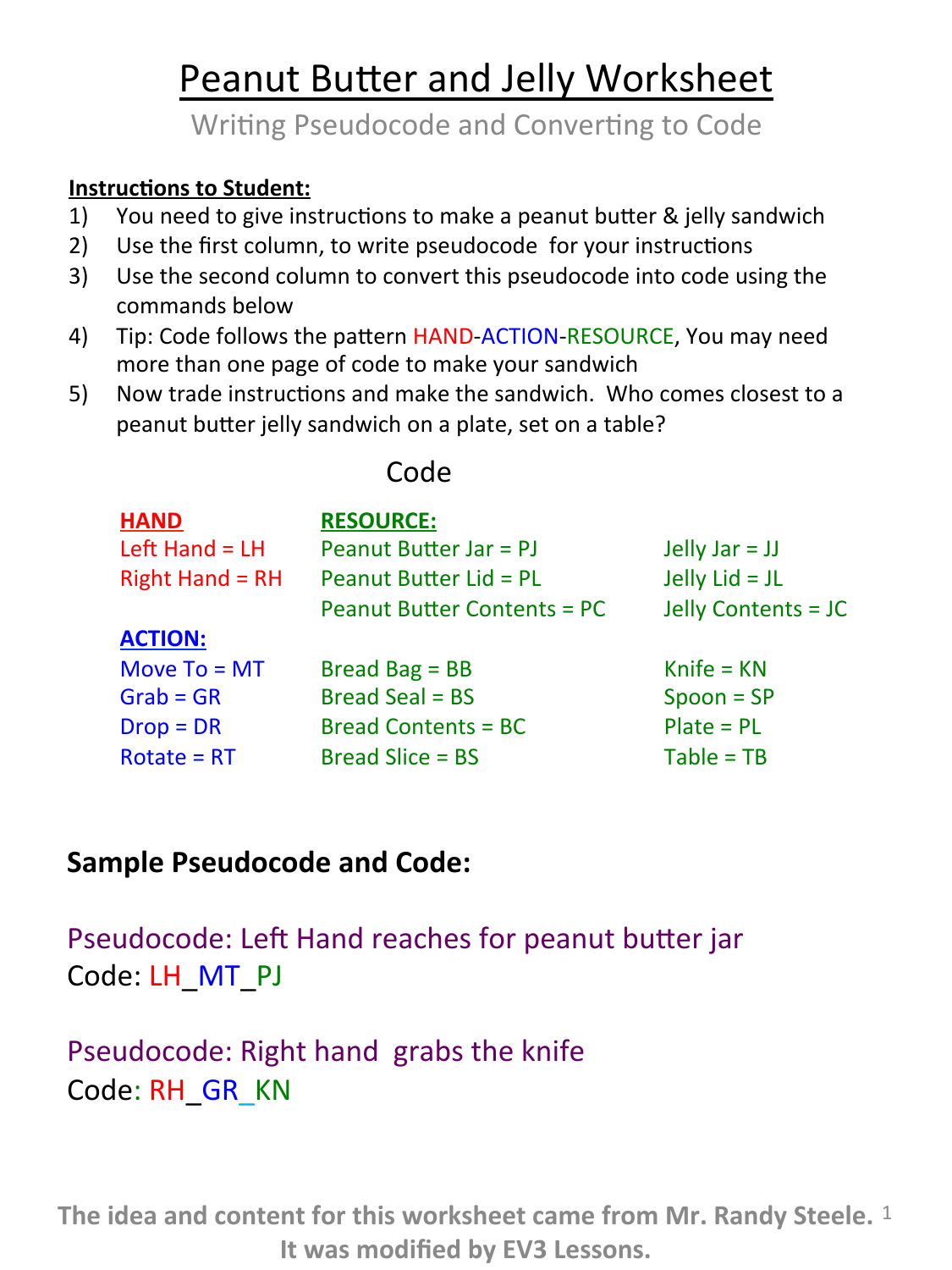How to make a peanut butter and jelly sandwich

|                         | Pseudocode | Code |
|-------------------------|------------|------|
| $\mathbf 1$             |            |      |
| $\overline{2}$          |            |      |
| $\overline{\mathbf{3}}$ |            |      |
| $\sqrt{4}$              |            |      |
| $\overline{\mathbf{5}}$ |            |      |
| $\,$ 6 $\,$             |            |      |
| $\overline{7}$          |            |      |
| $\,8\,$                 |            |      |
| $\overline{9}$          |            |      |
| $10\,$                  |            |      |
| 11                      |            |      |
| 12                      |            |      |
| 13                      |            |      |
| 14                      |            |      |
| 15                      |            |      |
| 16                      |            |      |
| $17\,$                  |            |      |
| 18                      |            |      |
| 19                      |            |      |
| $20\,$                  |            |      |
| 21                      |            |      |
| 22                      |            |      |
| 23                      |            |      |
| 24                      |            |      |
| 25                      |            |      |
| 26                      |            |      |
| 27                      |            |      |
| 28                      |            |      |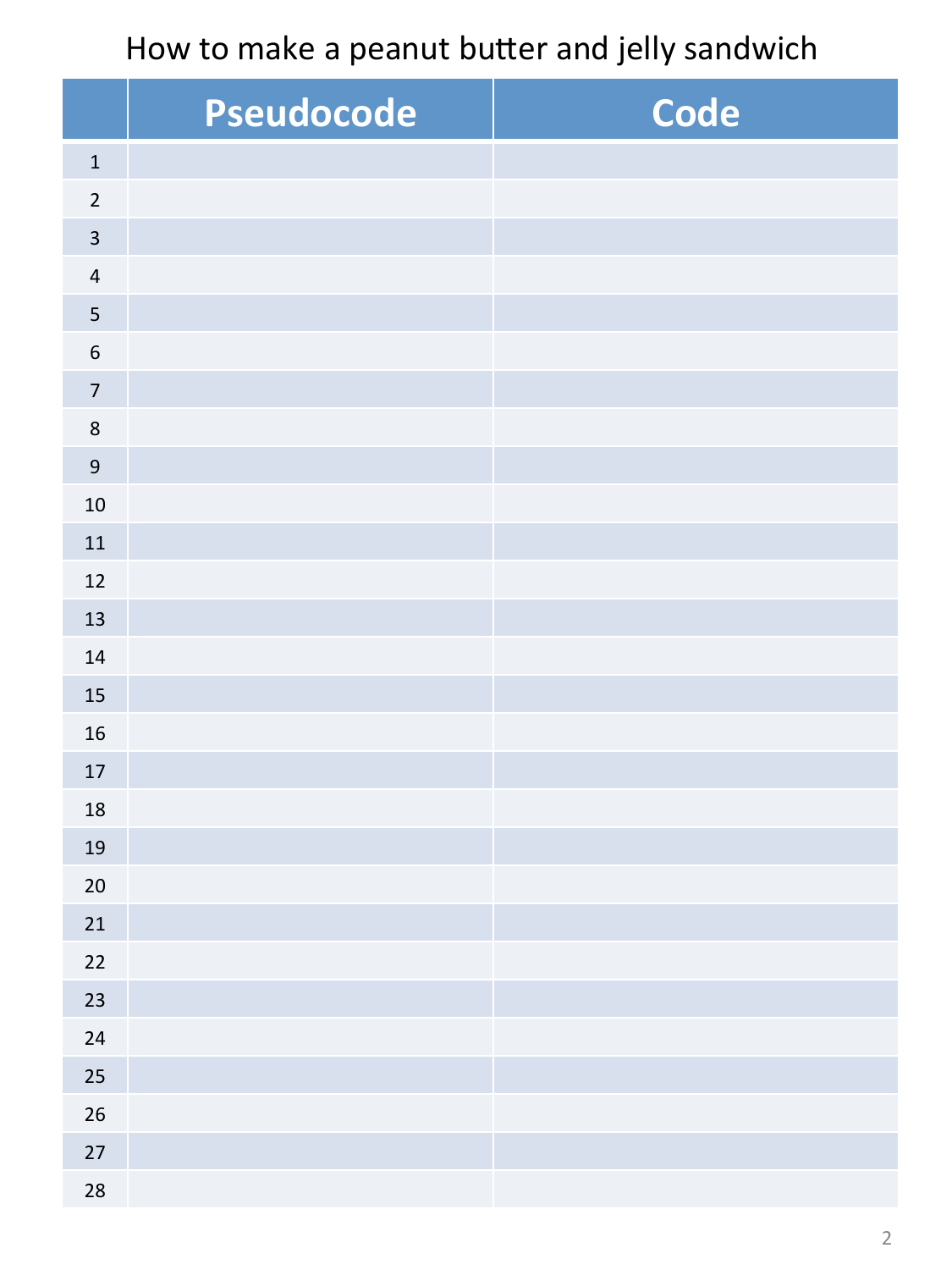How to make a peanut butter and jelly sandwich

|    | Pseudocode | Code |
|----|------------|------|
| 29 |            |      |
| 30 |            |      |
| 31 |            |      |
| 32 |            |      |
| 33 |            |      |
| 34 |            |      |
| 35 |            |      |
| 36 |            |      |
| 37 |            |      |
| 38 |            |      |
| 39 |            |      |
| 40 |            |      |
| 41 |            |      |
| 42 |            |      |
| 43 |            |      |
| 44 |            |      |
| 45 |            |      |
| 46 |            |      |
| 47 |            |      |
| 48 |            |      |
| 49 |            |      |
| 50 |            |      |
| 51 |            |      |
| 52 |            |      |
| 53 |            |      |
| 54 |            |      |
| 55 |            |      |
| 56 |            |      |